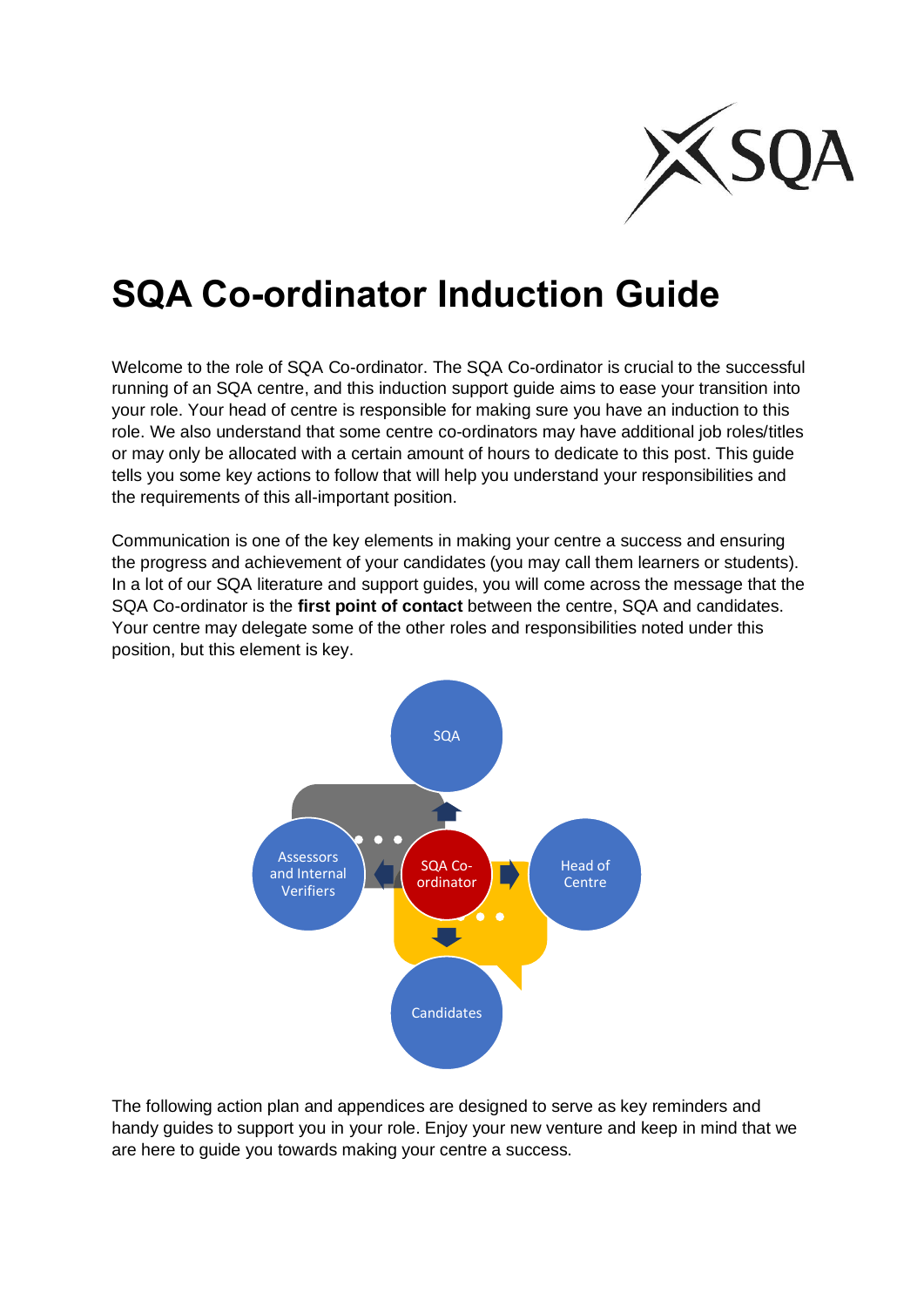The following action plan details some of the key activities you should aim to complete within your first 1–3 months in post:

| <b>Action</b>                                                                                                                                                                                                                                                                                                                                                                                                                                                                                                              | <b>Target date</b>                                                       | <b>Completed</b>                         | <b>Comments</b> |
|----------------------------------------------------------------------------------------------------------------------------------------------------------------------------------------------------------------------------------------------------------------------------------------------------------------------------------------------------------------------------------------------------------------------------------------------------------------------------------------------------------------------------|--------------------------------------------------------------------------|------------------------------------------|-----------------|
| Source and read your centre's SQA Co-ordinator<br>role and responsibilities.                                                                                                                                                                                                                                                                                                                                                                                                                                               | Within your<br>first week in<br>the role.                                | Initials:<br>Date:                       |                 |
| Watch the 'Introduction to the role of the SQA Co-<br>ordinator' webinar recording on SQA's quality<br>assurance webpage:<br>https://www.sqa.org.uk/sqa/97360.html.                                                                                                                                                                                                                                                                                                                                                        | Within your<br>first week in<br>the role.                                | Initials:<br>Date:                       |                 |
| Gain an overview of SQA's approach to quality<br>assurance by familiarising yourself with the<br>resources available on SQA's quality documents<br>webpage: https://www.sqa.org.uk/sqa/97360.html<br>Including:<br>Qualification Verification (QV) Guidance for<br>Centres<br>Systems Verification (SV) Criteria Guidance for<br>$\bullet$<br>Centres<br><b>Systems Verification Key Messages</b><br>Systems Approval and Verification Support<br>$\bullet$<br><b>Materials</b>                                            | Within your<br>first month in<br>the role.                               | Initials:<br>Date:                       |                 |
| Review your own centre's quality assurance<br>history by sourcing and reading previous QV and<br>SV reports (if applicable) or your qualification and<br>systems approval reports.                                                                                                                                                                                                                                                                                                                                         | Within your<br>first month in<br>the role.                               | Initials:<br>Date:                       |                 |
| Complete the Key Contacts table in Appendix 1.<br>Complete the Data Management flowchart in<br>Appendix 2.                                                                                                                                                                                                                                                                                                                                                                                                                 | Within first two<br>weeks in role.<br>Within first two<br>weeks in role. | Initials:<br>Date:<br>Initials:<br>Date: |                 |
| Use the SV Criteria Guidance for Centres to carry<br>out a self-assessment review of your own centre's<br>policies and procedures:<br>https://www.sqa.org.uk/sqa/files_ccc/Systems-<br>verification-criteria-guide-QA.pdf. Make sure that<br>the SQA requirements for each individual criterion<br>are reflected in your centre's documentation. Use<br>the SV Support Materials for further clarification or<br>support:<br>https://www.sqa.org.uk/sqa/files_ccc/systems-<br>approval-verification-support-materials.pdf. | Within your<br>first three<br>months in the<br>role.                     | Initials:<br>Date:                       |                 |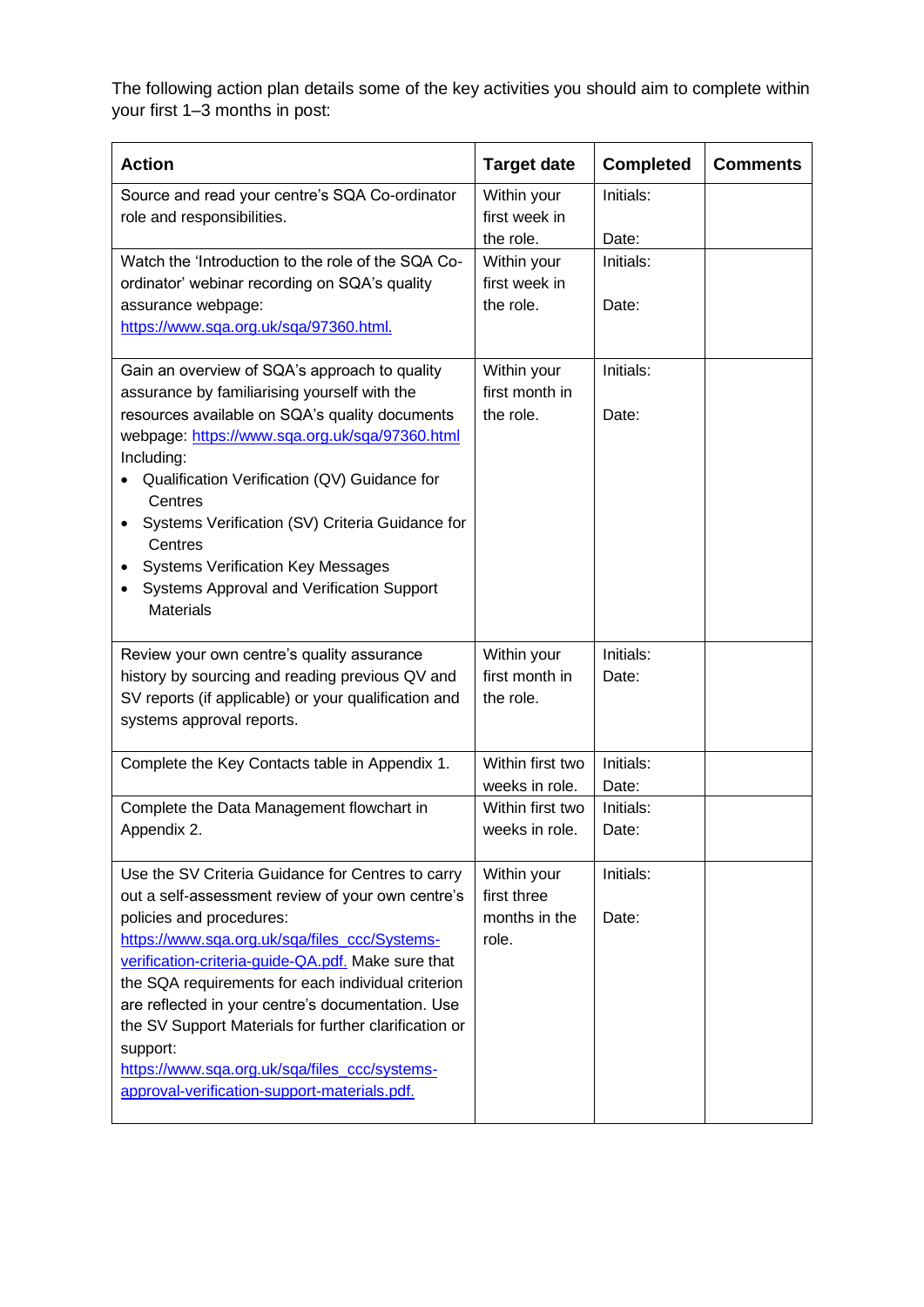## **Appendix 1: Key contacts**

SQA staff are always willing to help with any questions you have. This table explains how to get in touch when you need to:

| What do you<br>need?                                                                                                                                  | Who should you contact?                                                                                                                                                                                                                                                                                                        | How?                                                                                                                                                                                                                                                                 |
|-------------------------------------------------------------------------------------------------------------------------------------------------------|--------------------------------------------------------------------------------------------------------------------------------------------------------------------------------------------------------------------------------------------------------------------------------------------------------------------------------|----------------------------------------------------------------------------------------------------------------------------------------------------------------------------------------------------------------------------------------------------------------------|
| For general support<br>and guidance, or if<br>you would like to<br>talk about portfolio<br>development, get in<br>touch with your<br>Account Manager. | Find out who your Account<br>Manager is at SQA and enter<br>their name here:                                                                                                                                                                                                                                                   | Email:<br>Telephone:                                                                                                                                                                                                                                                 |
| Help with quality<br>assurance systems<br>or to understand<br>SQA requirements<br>for SV criteria.                                                    | An SQA Quality Enhancement<br>Manager                                                                                                                                                                                                                                                                                          | Email: ASV@sga.org.uk and your message<br>will be forwarded to one of SQA's team of<br>QEMs.                                                                                                                                                                         |
| Qualification-<br>specific queries.                                                                                                                   | An External Verifier or<br><b>Qualification Manager</b>                                                                                                                                                                                                                                                                        | Email: QAV@sqa.org.uk and your<br>message will be forwarded to the relevant<br>External Verifier or Qualification Manager.                                                                                                                                           |
| Help with applying<br>to offer a new<br>qualification.                                                                                                | Your Account Manager                                                                                                                                                                                                                                                                                                           | Email: approval.applications@sqa.org.uk if<br>you're in the UK or<br>sqainternational@sqa.org.uk if not.                                                                                                                                                             |
| Help with data<br>management.                                                                                                                         | (1) For candidate data related<br>queries, including queries<br>regarding<br>Exchange/Navigator/Candidate<br>Services applications within<br>Connect<br>(2) For certification queries<br>(3) For replacement<br>certification requests/queries<br>(4) For SQA Connect access<br>queries<br>(5) For help with the Centre<br>Hub | (1) Email: candidate.records@sqa.org.uk<br>(2) Email: certification@sqa.org.uk<br>$(3)$ Email:<br>replacement.certificates@sqa.org.uk<br>or visit:<br>https://www.sqa.org.uk/sqa/212.html<br>(4) Email: sqaconnect@sqa.org.uk<br>(5) Email: operatonshnvq@sqa.org.uk |
| Help with invoices.                                                                                                                                   | Finance team                                                                                                                                                                                                                                                                                                                   | Email: salesledger@sqa.org.uk                                                                                                                                                                                                                                        |
| Anything else.                                                                                                                                        | Our Contact Centre team are<br>friendly and helpful and will<br>forward your query on to the<br>most appropriate section within<br>SQA.                                                                                                                                                                                        | Telephone: +44 345 279 1000<br>Email:<br>mycentre@sqa.org.uk                                                                                                                                                                                                         |